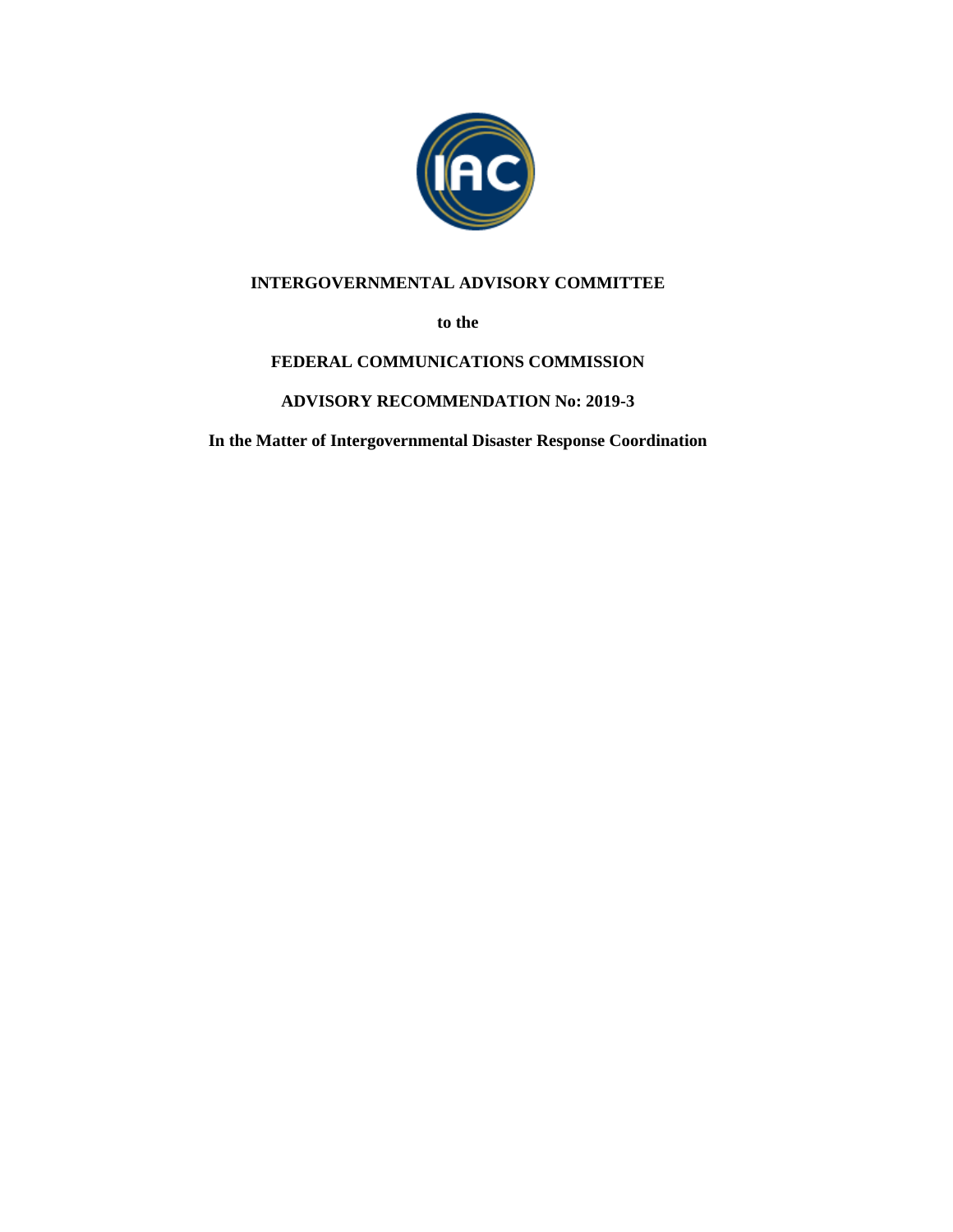## TABLE OF CONTENTS

| I.   |    |  |
|------|----|--|
| II.  |    |  |
| A.   |    |  |
|      |    |  |
|      | a. |  |
|      | 2. |  |
|      | a. |  |
|      | b. |  |
|      | c. |  |
|      | d. |  |
| III. |    |  |
|      |    |  |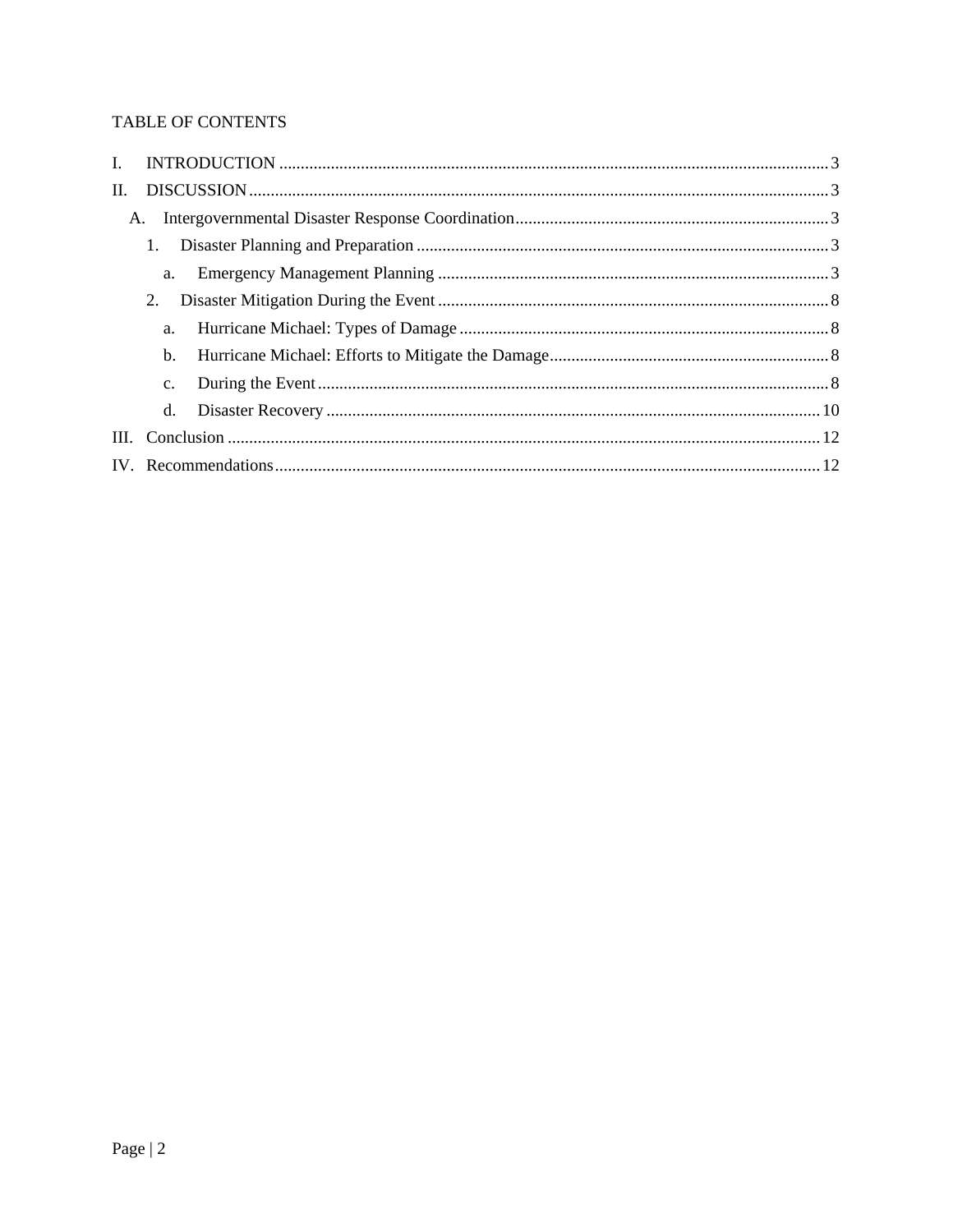## <span id="page-2-0"></span>**I. INTRODUCTION**

The FCC's Intergovernmental Advisory Committee (IAC) met at Federal Communications Commission headquarters on October 4, 2018, March 22, 2019, and on June 14, 2019. The IAC is comprised of elected and appointed state, local and Tribal (SLTT) officials. At its October meeting, the IAC was tasked with developing recommendations for fine-tuning state, local, and Tribal coordination for disaster preparation, response, and restoration efforts. The recommendations herein include best practices to promote resilient communications during and after an incident to help ensure first responders and the public have access to reliable communications when disaster strikes. The importance of maintaining resilient communications during and after a disaster cannot be overstated. Sometimes, the ability to communicate during and after a disaster is a matter of life and death.

## <span id="page-2-1"></span>**II. DISCUSSION**

## **A. Intergovernmental Disaster Response Coordination**

<span id="page-2-2"></span>Communications lapses can cause significant delays in helping those in need and can contribute to loss of life and property. The inability to communicate diminishes understanding of what is happening across affected areas. For example, a lack of communications regarding road conditions could delay emergency services. Further, without resilient communications, damages to critical facilities, such as fire and police stations, power plants, hospitals, and water and wastewater facilities, cannot be quickly assessed and remediated.

In drafting these recommendations, this Committee has utilized several FCC hurricane "Communications Status Reports", as well as the knowledge and information of IAC committee members from states and territories prone to natural disasters, including Arizona, Colorado, North Carolina, South Carolina, Texas, Puerto Rico, the Virgin Islands, and certain Tribal territories.

## <span id="page-2-3"></span>**1. Disaster Planning and Preparation**

## **a. Emergency Management Planning**

<span id="page-2-4"></span>Disasters do happen, and contrary to popular belief, they do not always happen to others. With this in mind, there is a need to have an emergency management plan. Emergency management planning pertains to avoiding risks, particularly those with catastrophic consequences for communities. Effective emergency management planning prepares stakeholders to mitigate, respond to, and recover from emergencies. Thus, effective planning makes it possible to manage the entire life cycle of a potential emergency by establishing priorities, identifying expected levels of performance and capabilities, and helping stakeholders understand and learn their roles.

## *i. Hurricane Maria*

The 2017 Atlantic hurricane season included Hurricanes Harvey, Irma, Maria, and Nate, but Maria had the greatest impact. Hurricane Maria caused not only significant loss to life and property, but also major damage to telecommunications and other critical infrastructures in both Puerto Rico and the U.S. Virgin Islands (USVI). This resulted in much longer recovery times compared to Hurricane Harvey's effect on Texas, Hurricane Irma's effect on Florida, or Hurricane Nate's effects along the Gulf Coast.

For Puerto Rico, 95.6 percent of the cell sites were out of service at its worst. Forty-eight out of 78 *municipios* had 100 percent of their cell sites out of service. Wireless service was restored gradually over a six-month period, considerably longer than for any other storm. After six months, 4 four percent of cell sites remained out of service (i.e., completely inoperable) -- outages more typical of a few days after, not many months after, a significant hurricane.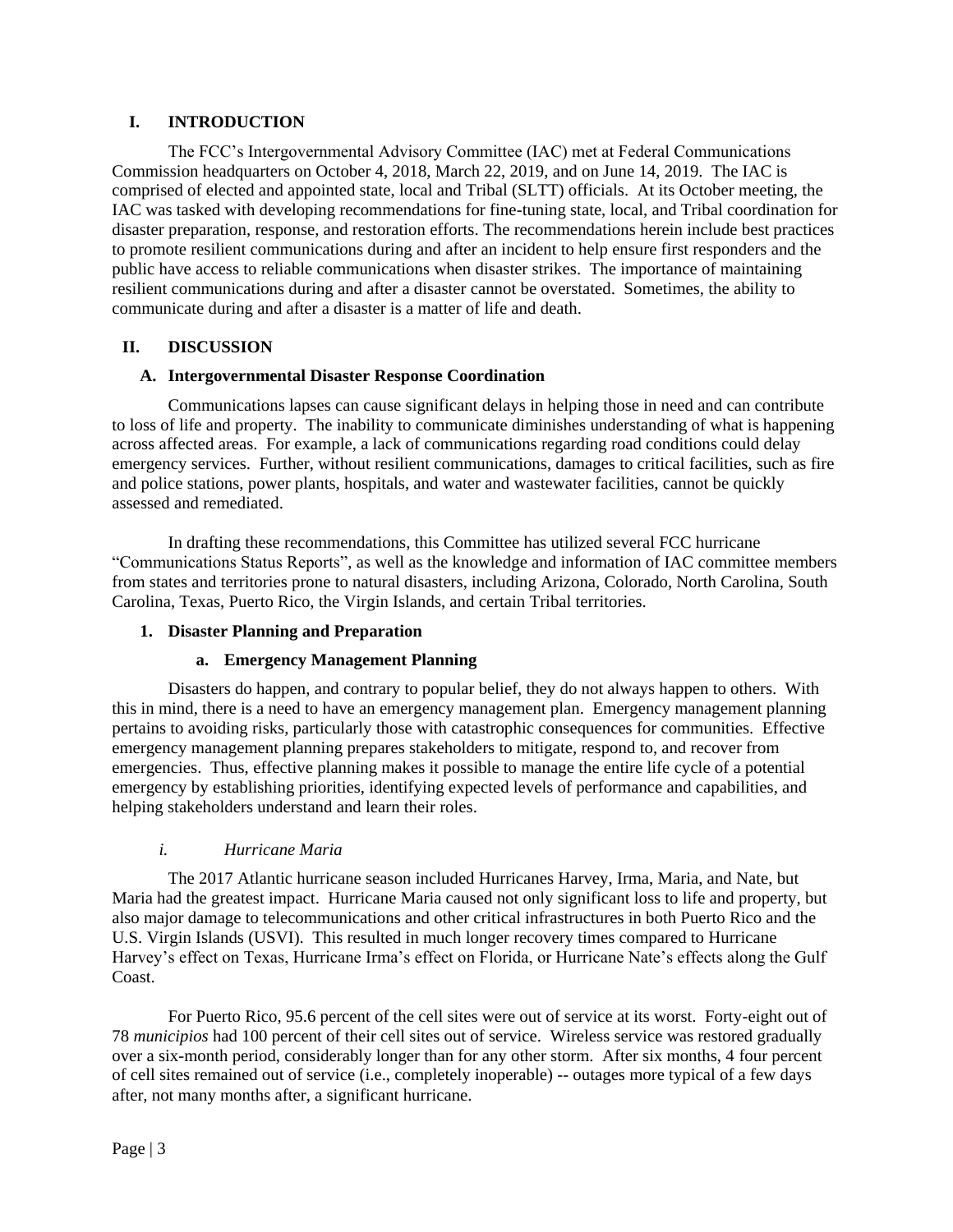## *ii. Puerto Rico: Lessons Learned from Hurricane Maria on the Necessity of Emergency Management Planning*

Following the devastation of Hurricane Maria, Puerto Rico learned that effective emergency management planning is essential to protect and quickly restore its communications during disasters. Puerto Rico has now entered into a memorandum of understanding (MOU) between telecommunications providers, government, and other relevant stakeholders which establishes, among other things, the clear roles of each party and the obligations of the parties to meet at a previously designated, dedicated telecommunications emergency operations center (EOC), before and after the emergency, to deal with all matters relating to (and impacting) telecommunications.

From this single EOC, carriers, government, subcontractors, municipalities, and other industry participants may address telecommunication issues and coordinate a unified response. This response would be the official communications regarding telecommunications restoration efforts. The information would then be uploaded to a governmental dashboard to be disseminated to the public. The information would also be transmitted to the Governor's office for their daily briefings to the citizens and would also form the basis for press releases to the news media and updates on social media outlets.

Puerto Rico believes that the emergency management planning that will be facilitated by the MOU and EOC will in the future, save lives and property and prevent a repeat of the long communications outages experienced by the island during Hurricane Maria.

Major priorities should include removing all obstacles, whether from federal and state agencies or private owners, so that the telecommunications industry has access to critical communications facilities post-disaster. Other priorities should be GEO mapping for utilities' critical infrastructure, roaming agreements among providers, fuel supplies (particularly priority in fuel supply for carriers and their subcontractors), security for critical facilities, FCC waivers for experimental technology, acquisition of generators, EPA Waivers for noncompliant generators, municipal and state waivers from regular permitting processes for reconstruction and restoration, abeyance of taxes for materials coming for restoration, ports and airports prioritization of materials for telecom restoration, access to towers and finally, drafting of executive orders for access to private rights of ways. Where confidential or proprietary information is exchanged, all stakeholders should be required to sign non-disclosure agreements before exchanging such information.

Having a dedicated EOC located in a separate room is extremely effective since all players are within reach - carriers, government, tower owners, industries, etc. Also, having round-the-clock telecommunications emergency personnel committed to the EOC makes sure that any matter concerning telecommunications will be referred to the telecom EOC for a centralized resolution. Lastly, having regular interaction between the state emergency agency and the regulator ensures that their expertise is used in the state public safety communications plan.

## *iii. Identifying and Mapping Critical Communications Facilities and Road Access to these Facilities*

Certain facilities are deemed critical because they provide services and functions that are essential to a community, especially during and after a disaster. When critical communications facilities are damaged or destroyed, they cause significant interruptions to telecommunications services. Therefore, the specific goal of every community during a disaster should be to protect these critical facilities. During emergency management planning, special attention should be given to identifying critical communications facilities and the risk to them during a disaster. Much of this risk can be reduced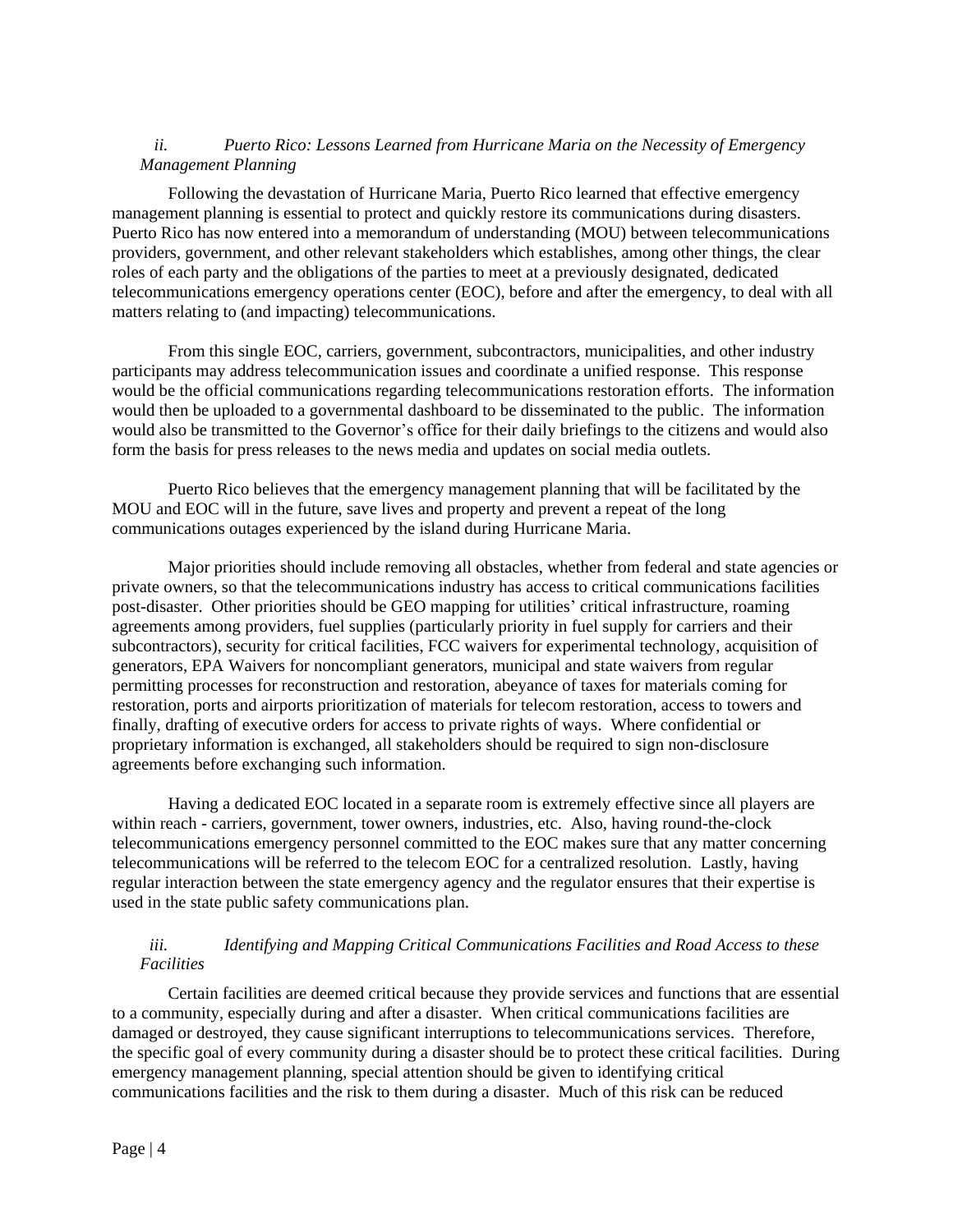through hazard mitigation, designing the facilities for resistance, and operating them with minimal exposure. Additional risk can be reduced by adding redundancy. The critical facility identification and mapping process should include the location of the facility, information necessary to receive support and spare parts on a timely basis, an understanding of the rationale as to why the asset is deemed critical, and an action plan to mitigate the criticality for each identified asset.<sup>1</sup>

Plans to identify and map critical communications facilities must also address priority clearance of access roads to these facilities and identify who will be allowed to enter these roads. During a disaster, roads could be impassable due to flooding, downed trees and other debris, and damaged bridges and roadways. This may precipitate road closures due to unsafe conditions. An effective emergency management plan should address the prioritization of the clearance of critical facility roadways, who will be allowed access, who will manage access, and who will make the determination of when it is safe for restoration efforts to begin. The Wireless Network Resiliency Cooperative Framework, which was established by the CTIA – The Wireless Association,<sup>2</sup> recommends that during an emergency, local governments should consider streamlining permitting processes to allow critical infrastructure providers expeditious access to restore services.<sup>3</sup> It further recommends credentialing programs to help ensure access to staging areas and affected locations for individuals participating in restoration efforts.<sup>4</sup> It states that by standardizing these programs, local governments and providers can streamline efforts to ensure appropriate access during a disaster.<sup>5</sup> In that regard, government agencies should, where possible, develop multi-jurisdictional credentialing templates and qualifications consistent with guidance from the Federal Emergency Management Agency.<sup>6</sup> Further, if travel restrictions are activated, state and local governments should identify permissive or detour routes for certain vehicles, such as fuel trucks.<sup>7</sup>

The IAC believes that given differences in climate, weather and geographic conditions throughout the country, standardization efforts are best left to the states and local governments and should not be dictated from Washington.

#### *iv. Identifying Critical Lines and Conduits*

During the recovery phase of a disaster, critical communications network infrastructure, which oftentimes has survived the crisis, can be damaged by restoration crews who were either unaware of its location or unaware of its importance. This damage can occur repeatedly as the lines are repaired and new crews come in and make the same mistakes. An effective emergency management plan should address these issues and set out detailed instructions for how restoration crews will be made aware of critical communications network infrastructure and who will be responsible for notifying these crews.

<https://www.wbdg.org/resources/critical-equipment-identification-and-maintenance> (last visited Sep. 17, 2019).

4 *Id.*

l

5 *Id.*

6 *Id.*

7 *Id.*

<sup>1</sup> WBDG, *Critical Equipment Identification and Maintenance*, WBDG.ORG,

 $2$  CTIA is a trade association representing the wireless communications industry in the United States. The association was established in 1984 and is headquartered in Washington, D.C. It represents wireless carriers and suppliers, and manufacturers and providers of wireless products and services.

<sup>3</sup> CTIA, *Best Practices for Enhancing Emergency and Disaster Preparedness and Restoration*, CTIA.org, [https://api.ctia.org/docs/default-source/default-document-library/best-practices-for-enhancing-emergency-and](https://api.ctia.org/docs/default-source/default-document-library/best-practices-for-enhancing-emergency-and-disaster-preparedness-and-restoration.pdf)[disaster-preparedness-and-restoration.pdf](https://api.ctia.org/docs/default-source/default-document-library/best-practices-for-enhancing-emergency-and-disaster-preparedness-and-restoration.pdf) (last visited Sep. 17, 2019).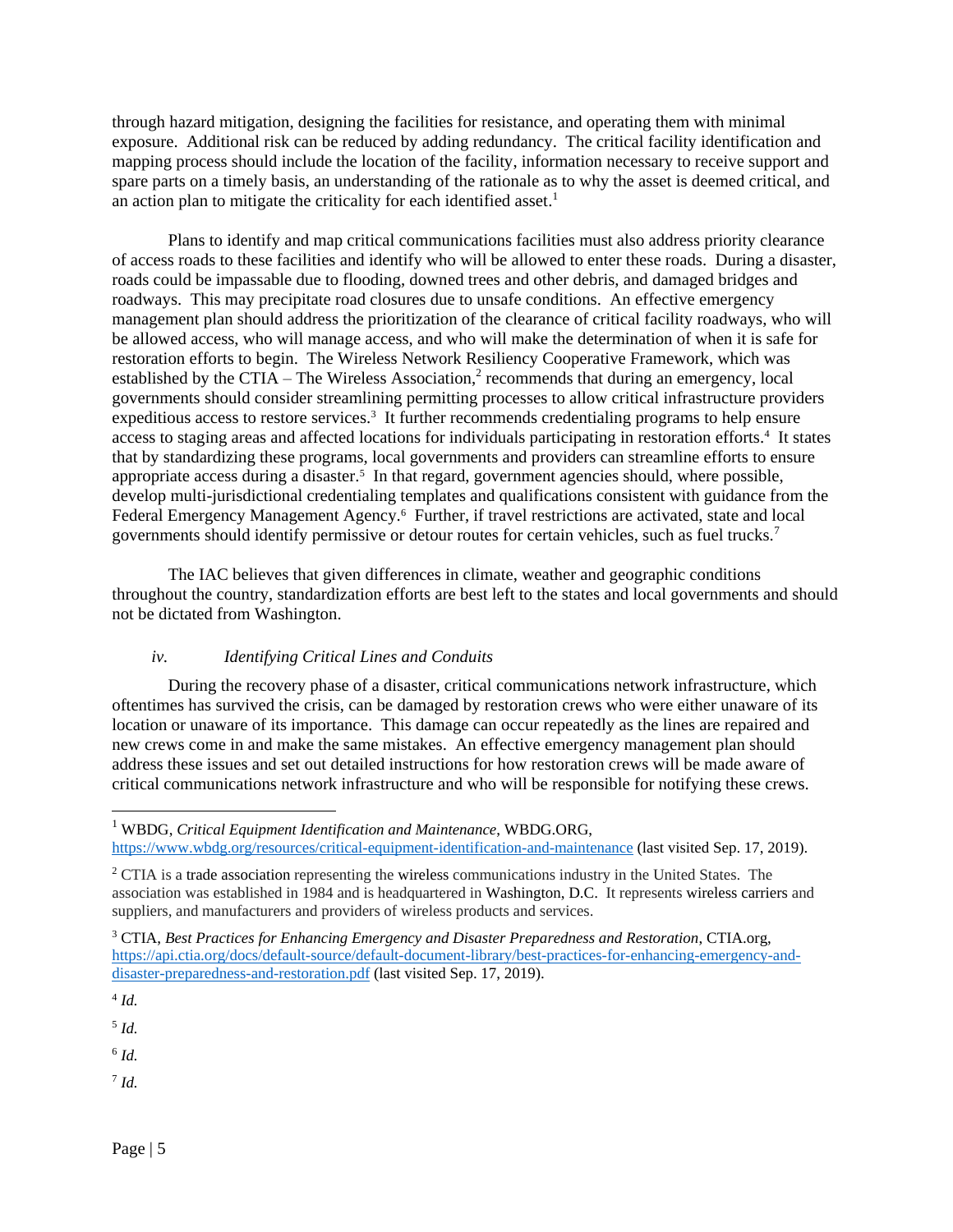The Common Ground Alliance (CGA) is an organization dedicated to preventing damage to underground utility infrastructure.<sup>8</sup> Its goal is to develop information and analysis designed to enhance its members' ability to implement effective damage prevention processes and programs and to increase education of the industry, public and policymakers about the importance of the damage prevention process. CGA provides a forum where stakeholders can share information and perspectives and work together on all aspects of damage prevention issues. These member stakeholders represent the following industries and public entities: excavators, locators, road builders, electric, telecommunications, oil, gas distribution, gas transmission, railroad, One Call, public works, equipment manufacturing, state regulators, insurance, emergency services, and engineering and design. With participation in organizations like the CGA, states, local and Tribal governments can learn about best practices to minimize damage to critical lines and conduits during a disaster.

#### *v. Hurricane Michael*

Hurricane Michael was one of the most powerful storms to make landfall in the United States. Hurricane Michael inflicted over \$25 billion dollars in damage and resulted in 57 known deaths on the American mainland. Driven by high Category 5 winds, Hurricane Michael hit the Florida Panhandle on October 10, 2018. It was the strongest recorded storm to hit the Panhandle and the strongest to hit the continental United States since Hurricane Andrew in 1992. It caused severe damage to communications infrastructure in the State of Florida, particularly in Bay and Gulf Counties, as well as significant damage to Southeastern and Mid-Atlantic states.

## *vi. Deploying Emergency Personnel and Prepositioning Portable Emergency Communications Equipment and Supplies*

On May 9, 2019, the FCC's Public Safety and Homeland Security Bureau released a report on its investigation into communications providers' preparation for and response to Hurricane Michael. 9 Due to the timeliness of this Report, we have significant information on the extensive actions taken by providers prior to the storm, which will help inform our recommendations herein. These actions include deployment of emergency personnel and emergency communications equipment and supplies, including COWs (cell on wheels), COLTs (cell on light trucks), mobile command centers, device charging sites, refueling backup generators, and temporary microwave/satellite communications.

According to the report, AT&T deployed thirty-two COWs and COLTs, a Flying COW (much like a drone) in Mexico Beach, Florida, seven emergency communications vehicles and emergency Communications Portables, a hazardous material and mobile command center, and four device charging sites. Southern Linc deployed refueling backup generators, increased staffing, and prepositioned equipment, supplies, personnel and resources as close as possible to the storm's projected path.

Sprint utilized several staging locations near the potential impact area and T-Mobile pre-staged assets, including mobile generators and temporary microwave/satellite communications. At the same time, Verizon moved prepositioning equipment from the Carolinas. Its workers topped-off all generators with fuel and established refueling stations across six states. Verizon also maintained battery backup power at all cell sites and backup generators at approximately ninety percent of its permanent sites.

 $\overline{\phantom{a}}$ 

<sup>8</sup> Common Ground Alliance, *About Us*, COMMONGROUNDALLIANCE.COM, <http://commongroundalliance.com/about-us> (last visited Sep. 17, 2019).

<sup>9</sup> *See* FCC, Public Safety and Homeland Security Bureau, *October 2018 Hurricane Michael's Impact on Communications: Preparation, Effect, and Recovery - Report and Recommendations* (2018), <https://docs.fcc.gov/public/attachments/DOC-357387A1.pdf> (last visited Sep. 17, 2017).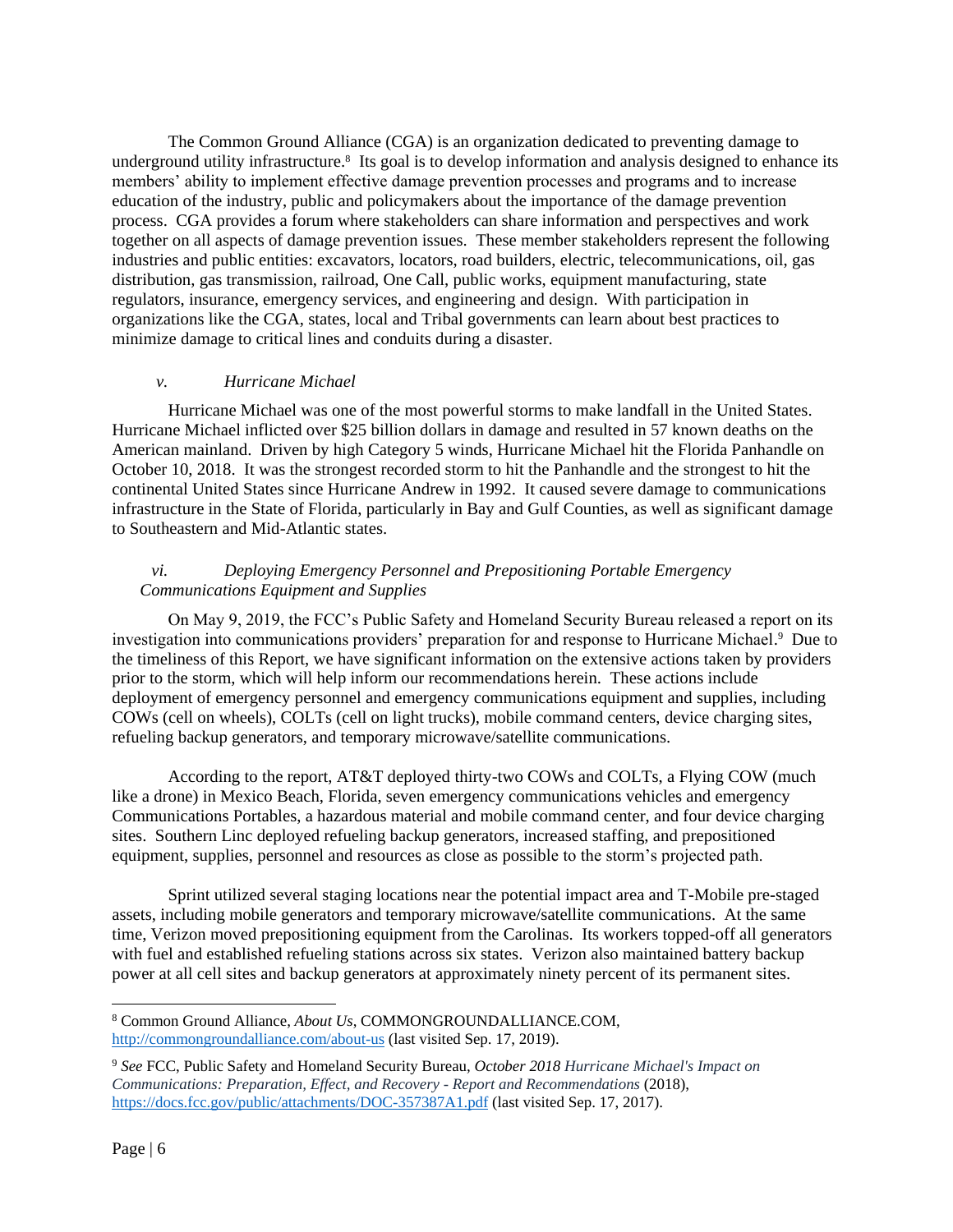Cable companies also prepositioned fuel, generators, and other materials at locations they expected to be just outside the disaster area and Comcast tested and refueled backup generators and staged fuel trucks nearby.

## *vii. Roaming Agreements in Advance Set the Stage to Maximize Coverage for Consumers during Disasters*

Roaming allows mobile wireless customers to automatically receive service when they are outside of the area covered by their provider's network. Mobile wireless service providers enter into roaming agreements with each other, so that their customers will be able roam and receive service automatically, regardless of their location. The Hurricane Michael Report pointed out that some wireless providers did not obtain and implement supplemental roaming agreements in advance of the storm and that providers would have greatly improved the availability of wireless service for their customers had they secured and activated such agreements. In one situation, a wireless service provider neglected to establish and implement roaming agreements prior to the storm, resulting in its customers being without cell service for several days, while neighboring customers on a different network received service. In Puerto Rico, during the recovery efforts after Hurricane Maria, an update from AT&T stated that roaming agreements were helping wireless customers access service.<sup>10</sup> The FCC also noted that, "the four major wireless companies. . . opened up roaming on the islands so that they, collectively, can serve the maximum population of the islands with the current coverage available."<sup>11</sup>

## *viii. Improving Interoperable Public Safety Communications*

Disasters, whether natural or man-made, rarely occur only in large cities, where all first responders communicate with the same equipment on the same frequencies. To be sure, the nation has come a long way since the Oklahoma City bombing in 1995<sup>12</sup> and the Columbine High School tragedy in 1999.<sup>13</sup> Developing better and more reliable interoperable public safety communications has properly been a focus at the federal, state and local level. However, even a brief review of the materials available

 $\overline{\phantom{a}}$ 

<sup>10</sup> AT&T, *Hurricane Maria: Response and Live Updates, ATT.COM,* 

[https://about.att.com/inside\\_connections\\_blog/hurricane\\_maria](https://about.att.com/inside_connections_blog/hurricane_maria) (last visited Sep. 17, 2019). An AT&T update stated, "We have also been able to connect our customers through innovative new wireless roaming agreements. For example, we are working with a company called Vanu that currently has three satellite-based cell sites up and running in Puerto Rico and 30 more arrived October 11. Nine cell sites also arrived the same day in the U.S. Virgin Islands."

<sup>&</sup>lt;sup>11</sup> FCC, *Communications Status Report for Areas Impacted by Hurricane Maria October 15, 2017, FCC.GOV,* https://docs.fcc.gov/public/attachments/DOC-348488A1.pdf (last visited Sep. 17, 2017).

<sup>12</sup> Oklahoma Office of Homeland Security, *Interoperable Communications Planning in Oklahoma*, OK.GOV, [https://www.ok.gov/homeland/Interoperable\\_Communications/index.html](https://www.ok.gov/homeland/Interoperable_Communications/index.html) (last visited on Sep. 17, 2017). ("During the search and rescue efforts, critical information in the form of hand-written notes was passed between first responders via couriers equipped with golf carts due to the lack of seamless interoperable communications between responders.").

<sup>13</sup> Viktor Mayer-Schönberger, *Emergency Communications: The Quest for Interoperability in the United States and Europe*, HKS.HARVARD.EDU, https://research.hks.harvard.edu/publications/getFile.aspx?Id=43. ("Coordination was difficult not primarily because of turf wars or lack of crisis management ... The real challenge was simpler and much more serious. Responders from the various agencies had no communications system that would permit them to communicate with each other. Agencies used their own radio systems, which were incompatible with those of others.")[. https://research.hks.harvard.edu/publications/getFile.aspx?Id=43.](https://research.hks.harvard.edu/publications/getFile.aspx?Id=43)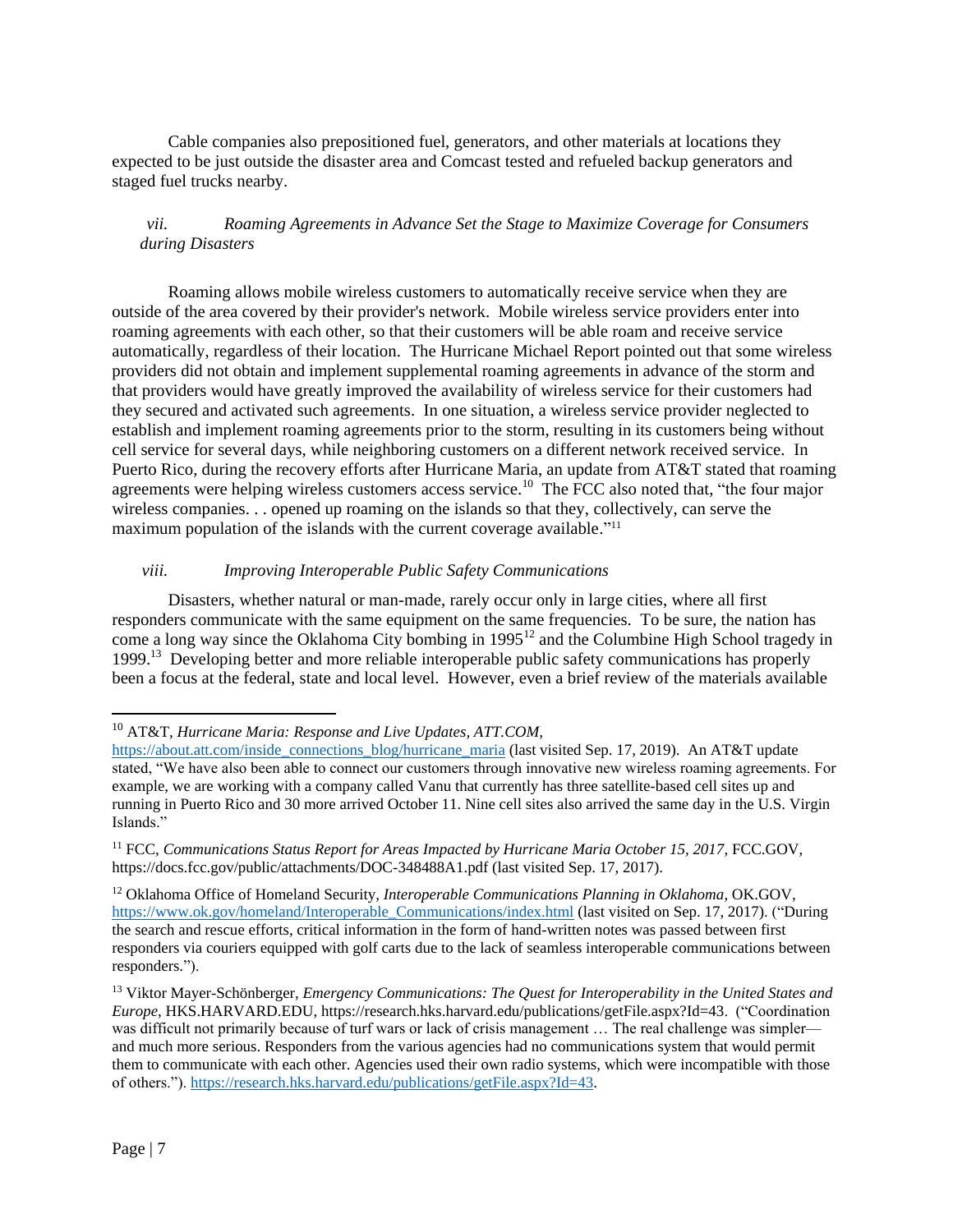from FirstNet,<sup>14</sup> SAFECOM,<sup>15</sup> state and local emergency management agencies, public safety associations, service providers, and manufacturers will demonstrate that there is still much work to be done. The IAC recognizes that the Commission has an advisory committee, the Communications Security, Reliability, and Interoperability Council, and that specific recommendations on interoperability are more likely to be placed within that committee's scope of work. The IAC recommends that the Commission take a leadership role in the continuing work that needs to be done to improve interoperable public safety communications nationwide.

## <span id="page-7-0"></span>**2. Disaster Mitigation During the Event**

## **a. Hurricane Michael: Types of Damage**

<span id="page-7-1"></span>As noted previously, Hurricane Michael was one of the most powerful storms to make landfall in the United States. Hurricane Michael inflicted over \$25 billion dollars in damage and resulted in 57 known deaths on the American mainland. Driven by high Category 5 winds, Hurricane Michael hit the Florida Panhandle on October 10, 2018. It was the strongest recorded storm to hit the Panhandle and the strongest to hit the continental United States since Hurricane Andrew in 1992. It caused severe damage to communications infrastructure in the State of Florida, particularly in Bay and Gulf Counties, as well as significant damage to Southeastern and Mid-Atlantic states.

## **b. Hurricane Michael: Efforts to Mitigate the Damage**

<span id="page-7-2"></span>According to the Hurricane Michael Report, the leading cause of cell site outages on the first day of the storm were power outages, as high winds brought down overhead power lines. Gulf Power reported the need to essentially "rebuild" its electrical distribution network in its regional service area, which included replacing 7,000 distribution poles and 200 miles of distribution lines. AT&T, T-Mobile, Sprint, and Verizon all noted leveraging deployable assets to get their networks up and running prior to full fiber restoration in the area. Verizon also noted leveraging deployable assets to provide limited service for governments and first responders. T-Mobile used pre-staged microwave assets to reconfigure its microwave network in order to compensate for lost backhaul and route traffic to operational cell sites.

## <span id="page-7-3"></span>**c. During the Event**

During an event, life safety is the primary objective – both for the public and for the emergency responders and emergency communications recovery personnel whose job it is it protect the public. This primary objective will be compromised if emergency responders and emergency communications recovery personnel are lost due to being placed in dangerous situations during the event.

It is important during an event not to assume your community knows what you know. Therefore, during an event, a mass notification system to communicate protective actions, such as evacuation orders and safety shelter information, is important.<sup>16</sup>

"During an emergency, alert and warning officials need to provide the public with life-saving information quickly. IPAWS (Integrated Public Alert Warning System) is a modernization and integration

l

<sup>&</sup>lt;sup>14</sup> FirstNet, *About Us*, http://www.firstnet.gov,<https://www.firstnet.gov/about> (last visited Sep. 17, 2019).

<sup>15</sup> Homeland Security, *Safecom, Assuring a Safer America through Effective Public Safety Communications*, DHS.GOV,<https://www.dhs.gov/safecom> (last visited Sep. 17, 2019).

<sup>&</sup>lt;sup>16</sup> Don Hall, *The Emergency Manager's Guide to Hurricane Survival*, DRJ.COM (Aug. 3, 2017 9:32 PM), [https://www.drj.com/journal/fall-2017-volume-30-issue-3/the-emergency-manager-s-guide-to-hurricane](https://www.drj.com/journal/fall-2017-volume-30-issue-3/the-emergency-manager-s-guide-to-hurricane-survival.html)[survival.html.](https://www.drj.com/journal/fall-2017-volume-30-issue-3/the-emergency-manager-s-guide-to-hurricane-survival.html)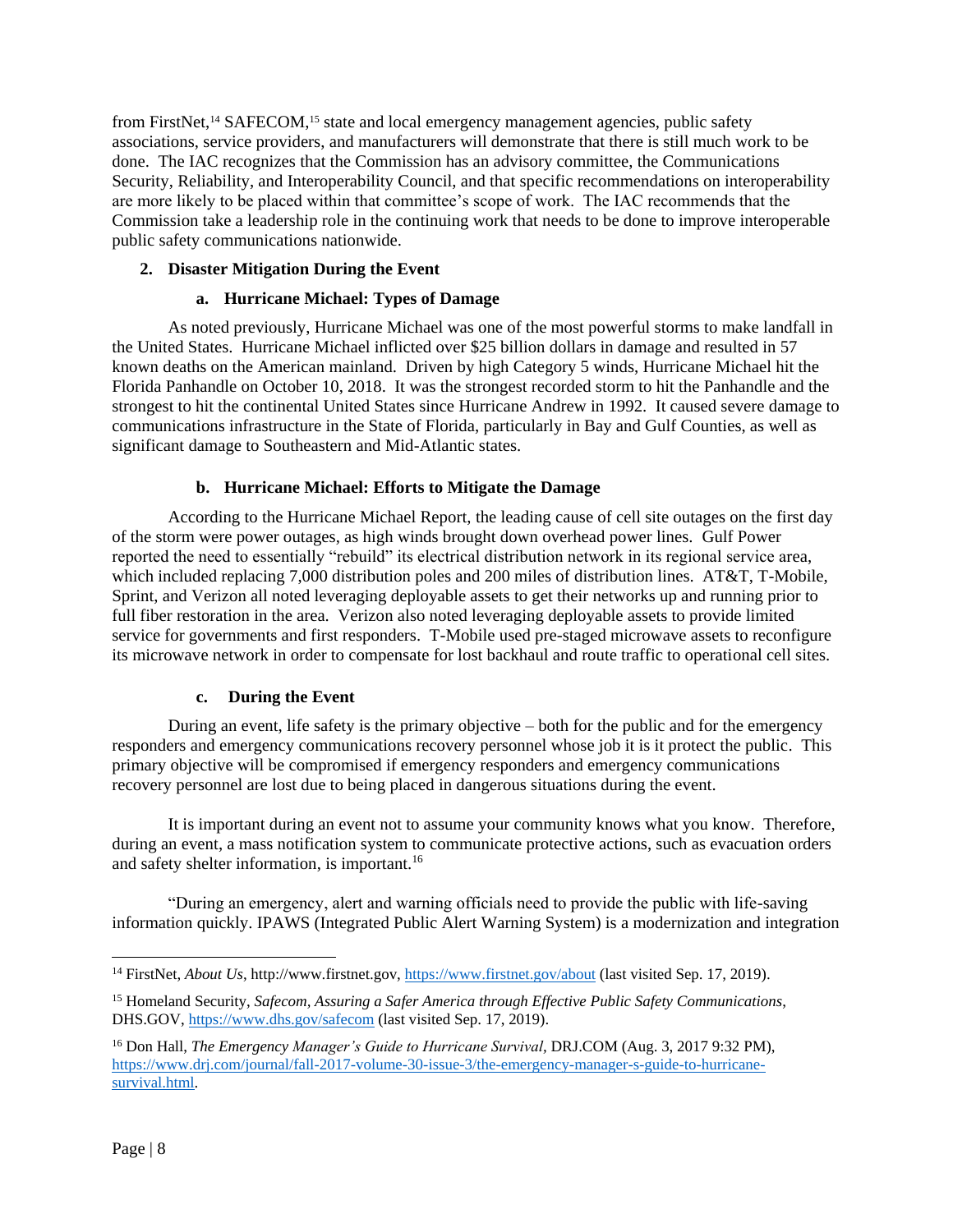of the nation's alert and warning infrastructure, and will save time when time matters most, protecting life and property."<sup>17</sup>

Federal, state, local, Tribal, and territorial alerting authorities can use IPAWS and integrate local systems that use Common Alerting Protocol (CAP) standards with the IPAWS infrastructure.<sup>18</sup> IPAWS provides public safety officials with an effective way to alert and warn the public about serious emergencies using the Emergency Alert System (EAS), Wireless Emergency Alerts (WEA), the National Oceanic and Atmospheric Administration (NOAA) Weather Radio, and other public alerting systems from a single interface.<sup>19</sup>

South Carolina currently has fifteen emergency management entities — including the State Emergency Management Division — authorized to use the IPAWS system,<sup>20</sup> and six emergency management entities in process to be authorized users.<sup>21</sup> On April 2, 2019, at 1:00 pm ET, the state had a drill using the system within a ten-mile radius of the V. C. Summer Nuclear Power facility.<sup>22</sup>

Communication among other emergency managers at the federal, state, and local levels is also important. A coordinated, consistent, and uniform message is important in order to prevent further confusion. This includes your local media partners, response partners, and stakeholders. If you use social media — and you should — emergency management entities must monitor social media to make sure no one is sharing incorrect information.<sup>23</sup>

A quick Google search of what to do during a storm results in references that concern South Carolina. The first is from Horry County notifying citizens that if you have a life-threatening emergency during a disaster event to call 911. It further states that "operators will be available to answer your call and to dispatch assistance as conditions permit." Such is the nature of trying to mitigate after the horse is out of the barn. As has been stated many times, emergency mitigation happens during blue skies, not during the storm. The second South Carolina reference brings you to the South Carolina Emergency Management Division website, where Operational Condition Levels and coordination is discussed.

Additional references are for survival measures that citizens can take if they are caught in an event. The important thing to remember is that there is nothing like being prepared before the event to be in the best position during and after it. This applies to communications as well.

l

<sup>23</sup> Hall, *supra* note 16.

<sup>17</sup> FEMA, *Integrated Public Alert and Warning System*, FEMA.GOV, [https://www.fema.gov/integrated-public-alert](https://www.fema.gov/integrated-public-alert-warning-system)[warning-system](https://www.fema.gov/integrated-public-alert-warning-system) (last visited Sep. 17, 2019). (Watch a video about IPAWS here[: https://www.fema.gov/media](https://www.fema.gov/media-library/assets/videos/77356)[library/assets/videos/77356\)](https://www.fema.gov/media-library/assets/videos/77356).

<sup>18</sup> *Id.*

<sup>&</sup>lt;sup>19</sup> *Id.* (View a list of [IPAWS Organizations with Public Alerting Authority Completed](https://www.fema.gov/integrated-public-alert-warning-system-authorities) in each state here: [https://www.fema.gov/alerting-authorities\)](https://www.fema.gov/alerting-authorities).

<sup>&</sup>lt;sup>20</sup> FEMA, *Organizations with Alerting Authority Completed,* FEMA.GOV, [https://www.fema.gov/media-library](https://www.fema.gov/media-library-data/1568229658188-b58335d0b5dbfd6558e19f284f8a2a2d/AA_Complete_09112019.pdf)[data/1568229658188-b58335d0b5dbfd6558e19f284f8a2a2d/AA\\_Complete\\_09112019.pdf](https://www.fema.gov/media-library-data/1568229658188-b58335d0b5dbfd6558e19f284f8a2a2d/AA_Complete_09112019.pdf) (last visited Sep. 17, 2019).

<sup>21</sup> FEMA, *Organizations with Alerting Authority in Process,* FEMA.GOV*,* [https://www.fema.gov/media-library](https://www.fema.gov/media-library-data/1568229800024-6d157fc8c5805fc0112e9636dd8bafa9/AA_InProcess_09112019.pdf)[data/1568229800024-6d157fc8c5805fc0112e9636dd8bafa9/AA\\_InProcess\\_09112019.pdf](https://www.fema.gov/media-library-data/1568229800024-6d157fc8c5805fc0112e9636dd8bafa9/AA_InProcess_09112019.pdf) (last visited Sep. 17, 2019).

<sup>22</sup> Press Release, South Carolina Emergency Management Division, *Local Wireless Emergency Alert Test on April 2*, SCEMD.ORG (Mar. 25, 2019), [https://www.scemd.org/news/local-wireless-emergency-alert-test-on-april-2/.](https://www.scemd.org/news/local-wireless-emergency-alert-test-on-april-2/)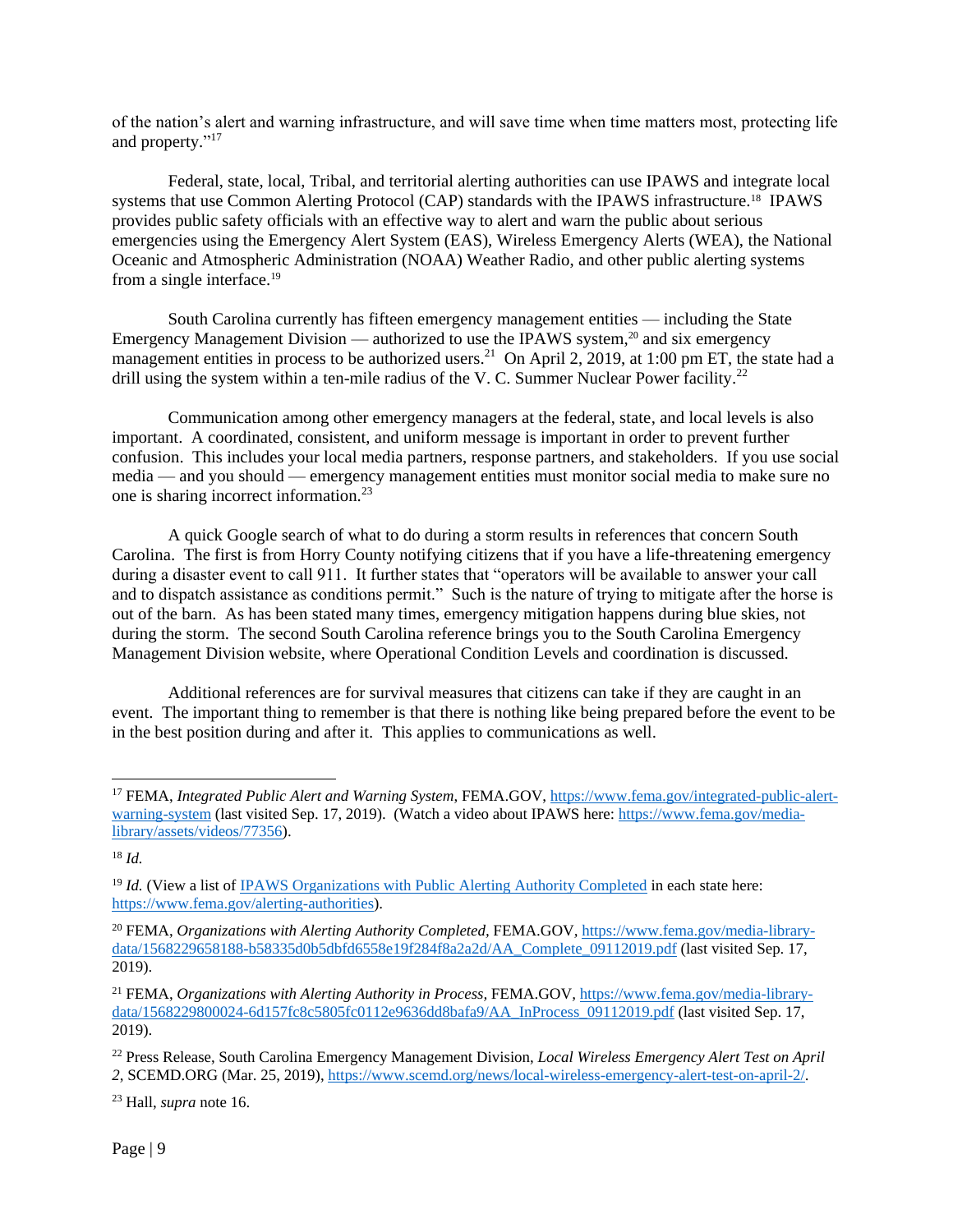In certain parts of the country, the local government media operations are the best source to disseminate critical information to the public. For example, Durango is a rural town in Southwest Colorado of 18,000 residents, in a county of 55,000, and a regional area of 250,000. The city is three hours from the nearest interstate, surrounded by mountains and 1.5-million acres of National Forest. Durango has been in the Albuquerque Designated Market Area (DMA), so it receives very little coverage of Colorado news, weather and events via commercial television. It is what is commonly referred to as "an orphan community" when it comes to television. Durango's government cable channel, DGOV, distributes local information via its PEG channel, which airs on Charter Cable within Durango, and is streamed live on the city's website, as well as over the air via LPTV in Durango and Cortez Colorado, to the west. The city is among some of the first HD PEG channel communities in the country, and one of perhaps only a handful who have also found a need to expand its local government programming signal over the air.

On June 1, 2018, the 416 Wildfire broke out just north of Durango, burning for almost five months across 55-60,000 acres. For almost ten weeks, DGOV provided continuous information on the fire's status, evacuations, damage, and the status of the San Juan National Forest areas not affected by the fire. The city created and aired more than 127 slide presentations, providing graphic information with the help of the fire management team. It aired thirty-four daily video updates from the Incident Command Team during the early and most aggressive stages of the fire, and even helped produce some of these reports after embedding staff at the incident command post. DGOV worked with the Forest Service in preparing and airing videos on fire mitigation, safety, and the closure of the San Juan National Forest. The city prepared forty-seven graphic information videos that were distributed over digital displays in place at the community recreation center and other city facilities. The city partnered with local emergency planning officials, La Plata County, Fire Incident Commanders, the health department, and countless others in getting vital information to the public and received significant acclaim from the agencies managing this event. The importance of coordination with local officials in distributing this kind of information cannot be overstated.

#### **d. Disaster Recovery**

<span id="page-9-0"></span>Disasters always occur at the local level. The citizens in the area where the event occurs, their local governments, and voluntary agencies are the first to have to cope with the damage. States recognize that local governments have the first line of responsibility in the preparation for, response to, and recovery from most emergencies and disasters. Actions by the state are always in support of local government. Strengthening the capabilities of local government will help prevent the loss of life and property during disasters, deliver assistance to victims most expediently, and reduce costs.

During normal operations or during disaster response, life safety is the primary objective. However, in order to conduct lifesaving activities, other actions must be done first. For example, immediately following a hurricane, the first priority is to clear the roadways. This allows police and rescue personnel to perform search and rescue operations and transport victims to the hospital. It also allows the public to travel to hospitals or evacuate from the area. If all the streets are blocked, then no one moves, and the lifesaving activities cannot be conducted. The police cannot respond to residences, the fire department cannot drive to where the fires are occurring, and power crews cannot travel to repair downed powerlines.

This same priority can be applied to all aspects of disaster response. For power and communications restoration, police/fire departments, hospitals and nursing homes should receive top priority. There are numerous other critical infrastructure facilities that are competing for restoration to include water pumping stations, water treatment facilities, sewer treatment plants, telecommunications providers (cell towers, etc.), and private businesses. This is where consistent planning and coordination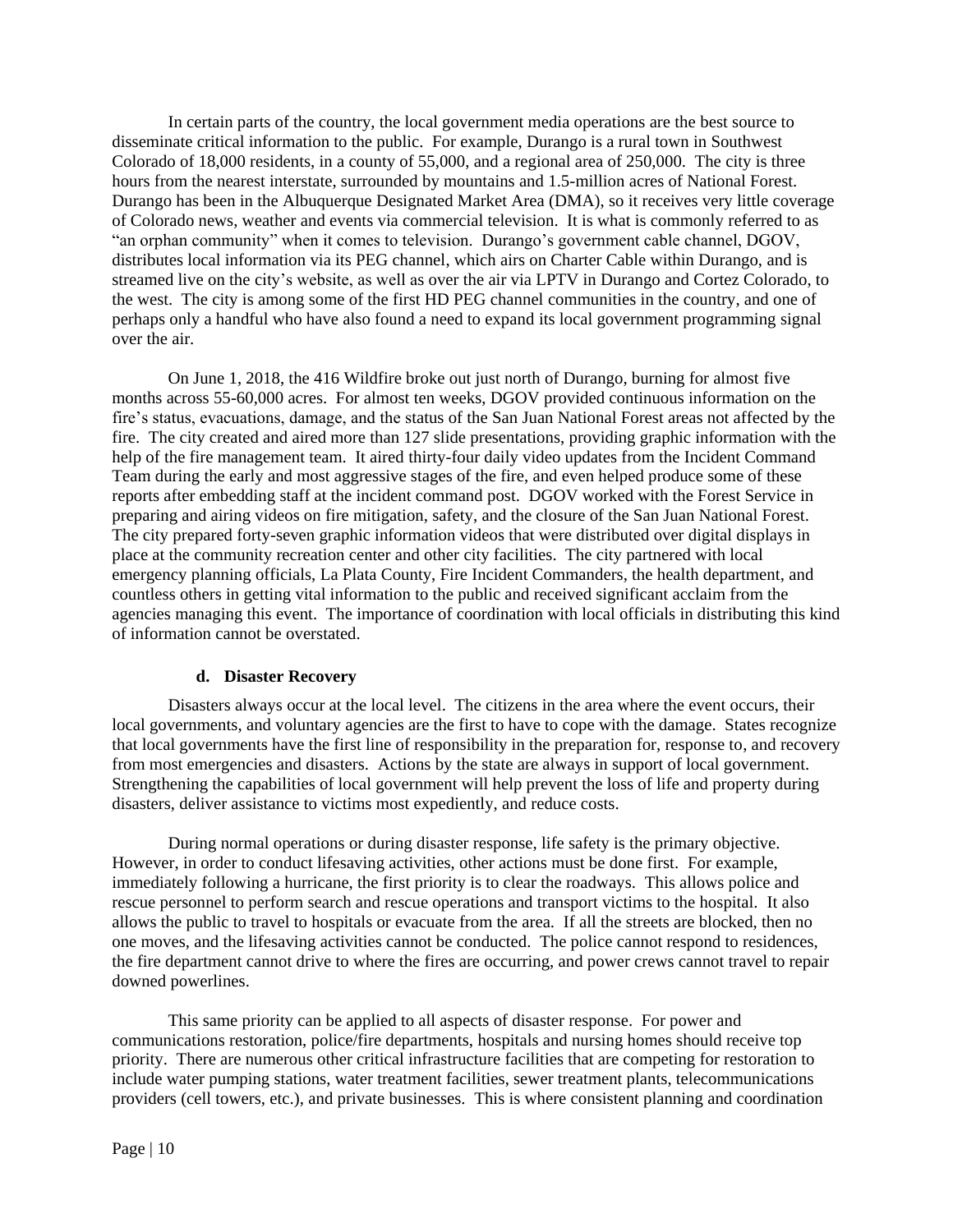between state, local, and Tribal government, as well as all community stakeholders, is critical to a successful response and recovery.

Local, state, and Tribal governments in their respective regions should have detailed plans in place that prioritize restoration of power, communication, and service, etc. This will require constant and consistent communication and coordination between, not only the various local governments, but all the community stakeholders.

As has been the experience in other areas of the United States, the tremendous responses to the recent disasters in South Carolina required a team effort to accomplish such a task, and the State is fortunate to have partners that are professional and work well together. Without them, South Carolina could not have responded as well. These great partners include the Governor's Office, the South Carolina National Guard, State Agencies, County Emergency Managers, FEMA, DHS, the media outlets, the communications industry, and social media platforms.

One of the mainstays for many decades in disaster communications in a recovery has been the use of Amateur Radio Operators, often referred to as HAM Operators. HAM radio's ability to operate when other telecommunications systems cannot is critical to understand in this discussion. "More Americans than ever have been licensed by the [FCC] as amateur operators, and those in the know say that emergency communications is driving their passion to be hams."<sup>24</sup> Citizen interest in emergency communications is a result of citizens who saw their cellular phones overwhelmed by excess traffic and system outages. This has resulted in over 30,000 licenses being issued for amateur radio operators by the FCC in 2016, 2015, and 2014.<sup>25</sup> Generally, amateur radio operators assist when other means of communications are down or overloaded.

HAM radio resources are available for emergency communications support to any public service agency and can bridge interoperability gaps between agencies on a local, Tribal, and/or state level. Potential HAM deployment locations include, but are not limited to, auxiliary command posts, emergency operations centers, emergency shelters, evacuation sites, fire stations, medical facilities, mobile disaster vehicles, police stations, public works sites, and volunteer intake centers.<sup>26</sup> They can also be deployed to provide links to:

- Create communications links between similar agencies across political boundaries, especially where there are misalignments in frequency bands and modes;
- Establish communications in locations outside the existing coverage areas of public service and commercial communications systems;
- "Shadow" critical public officials and emergency management personnel to facilitate constant and rapid contact;
- Monitor critical infrastructure (such as highways and bridges) and provide periodic situation reports;
- Staff operation posts (river levels, flooding, damaged areas) and provide periodic situation reports;

l

<sup>&</sup>lt;sup>24</sup> James Careless, *Emergency Communications Driving Increase in Amateur Radio Operators*, GOVTECH.com (Apr. 11, 2017), . [https://www.govtech.com/em/disaster/Emergency-Communications-Driving-Increase-in-](https://www.govtech.com/em/disaster/Emergency-Communications-Driving-Increase-in-Amateur-Radio-Operators.html)[Amateur-Radio-Operators.html.](https://www.govtech.com/em/disaster/Emergency-Communications-Driving-Increase-in-Amateur-Radio-Operators.html)

<sup>25</sup> *Id.*

<sup>26</sup> Steve Aberle, *Ham Radio in Emergency Operations,* DOMESTICPREPAREDNESS.COM (Jun. 21, 2017)*,* [https://www.domesticpreparedness.com/preparedness/ham-radio-in-emergency-operations/.](https://www.domesticpreparedness.com/preparedness/ham-radio-in-emergency-operations/)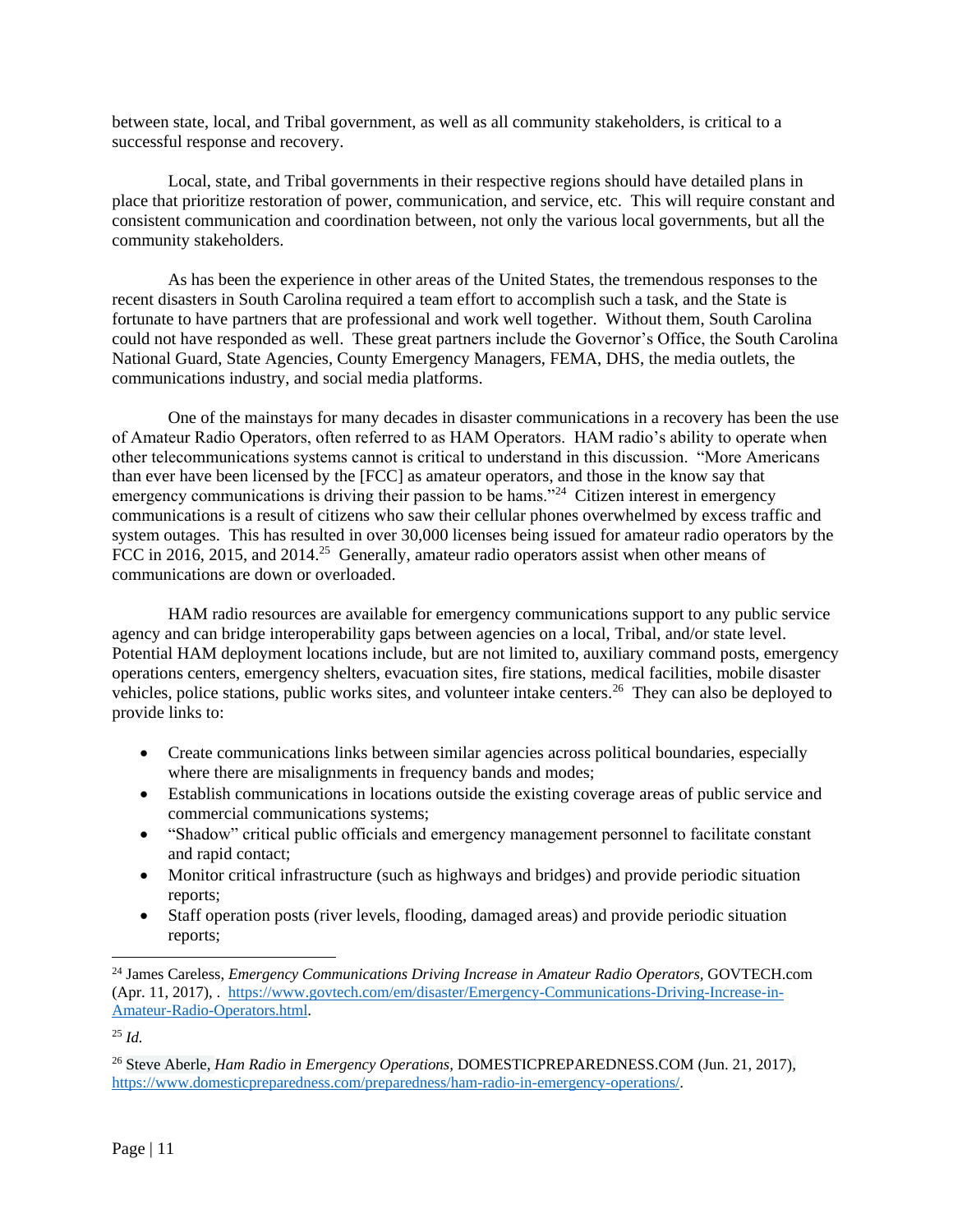- Every hospital has a HAM radio station on premises and there are volunteer HAMs ready to operate (they are generally not hospital employees). These systems are tested on a very regular basis. A typical emergency activity might be identifying which hospitals have the available capacity to accept the injured after an event; and
- Another overlooked HAM application is continuing communications support after an event. An example of this would be after a hurricane has blown through and fires are out etc. There is still no power or phone service. HAMs have provided on-going coordination to families outside the disaster area.<sup>27</sup>

As a communications provider, HAM radio falls under the Emergency Support Function #2 umbrella. Planning for a "when all else fails" communications scenario is essential for all jurisdictions.

While having a reliable resource for filling in the communications gap during recovery is important, when planning for governmental resiliency, the most effective method for building a resilient government and public safety communication system is to build reliable relationships with other local, Tribal, and state governments. This is most commonly done through Mutual-Aid Agreements. South Carolina has a Statewide Mutual Aid Agreement with almost 400 signatories, including counties, municipalities, fire departments, and special purpose districts. Proper planning needs to address worstcase scenarios and how to survive and recover from them.

## <span id="page-11-0"></span>**III. CONCLUSION**

The best practice available to fine-tune coordination between state, local, and Tribal governments is to actually plan and coordinate with each other on a regular basis during "blue skies." Blue Skies simply means during normal, non-emergency, working conditions. Most state, local, and Tribal governments do not communicate on a regular basis until an emergency or disaster occurs. It is highly unlikely that multiple agencies and organizations will have an efficient and effective working relationship with each other when they are contacting each other for the first time during an actual disaster. All stakeholders must expend the time, funding, and resources to regularly train and coordinate as a "whole community."

Every day, we must all take steps to ensure that we are prepared to respond to and recover from emergencies and disasters. This preparedness must be conducted by the "whole community." The whole community includes individuals, families, private and non-profit organizations, faith-based organizations, local, Tribal, state, and federal governments. In addition to all of these "stakeholders" conducting consistent preparedness activities, there must also be a certain level of communication and coordination between them to ensure an efficient and effective response when a disaster does strike. For example, South Carolina has a comprehensive planning, training, and exercising system, which includes individuals from all levels of government, voluntary organizations, and business and industry, and which conducts a state-level, full-scale exercise, as well as a Governor's Hurricane Tabletop Exercise annually. In addition, communications checks with all systems are conducted weekly between the State and Counties.

## <span id="page-11-1"></span>**IV. RECOMMENDATIONS**

In summary, in order to fine-tune preparedness, response and recovery between state, local, and Tribal governments, the IAC recommends:

• Regular training, coordination, and communication is a must. It must be conducted during "blue" skies." When an emergency is occurring, it is too late to start coordinating.

l <sup>27</sup> *Id*.